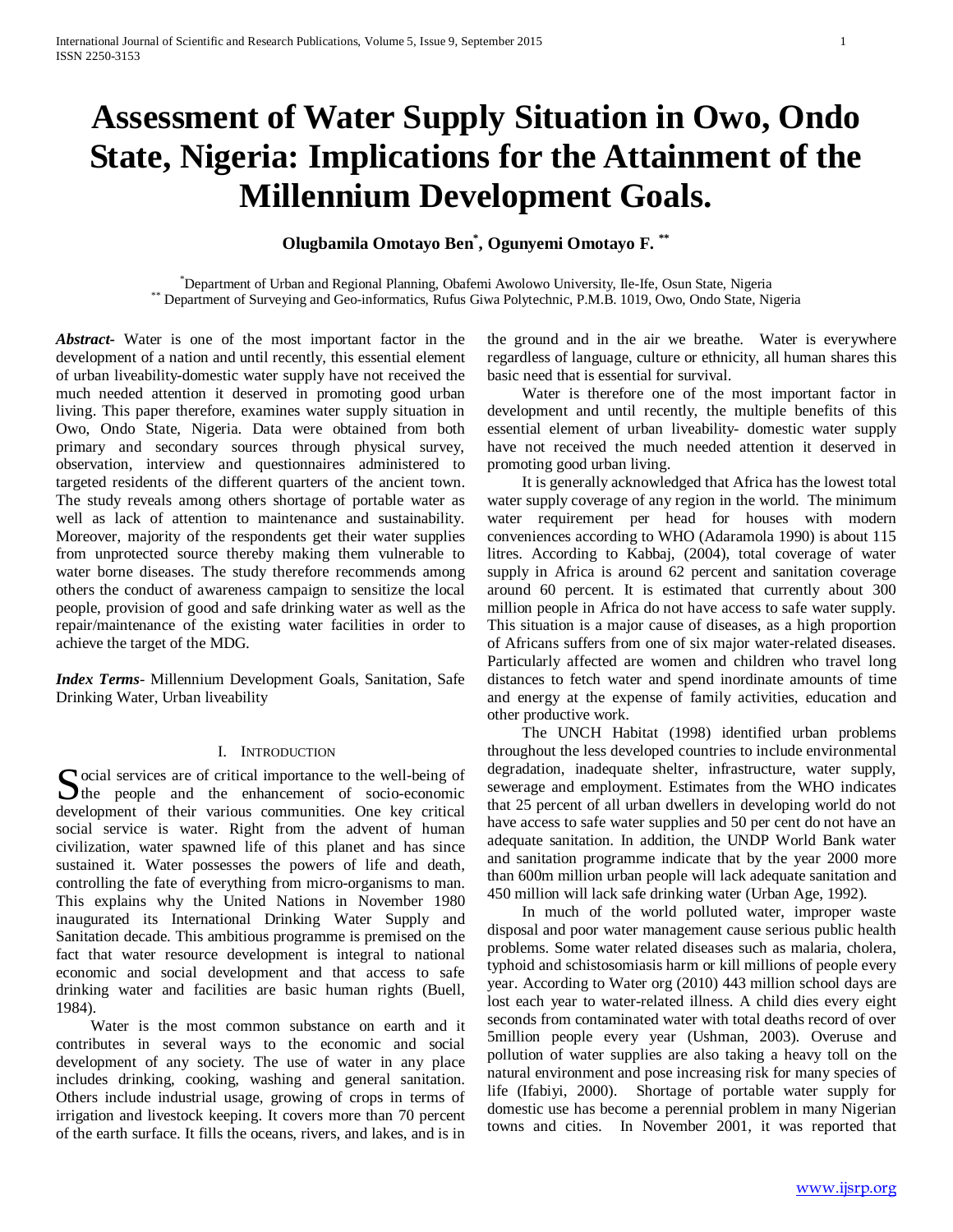polluted water supplies led to an outbreak of cholera in Kano, causing more than 600 deaths (African Discovery B.B.C., 2001). It was based on the above and other factors that world leaders made the following declaration during the Millennium Summit in 2000: "We must spare no effort to free all humanity and above all our children and grand children, from the threat of living on a planet spoilt by human activities and whose resources would no longer be sufficient for the need" (Ajayi, 2005). The Millenium Development Goals (MDGs) were formulated from the above declaration.

 This paper therefore examines water supply situation in Owo, Ondo State, Nigeria and make recommendations in order to achieve the target of MDGs.

#### II. THE MILLENNIUM DEVELOPMENT GOALS

 The World Water Council in 2005 declared that 1.1 billion people lack access to safe drinking water. 2.6 billion people lack adequate sanitation. 1.8 million people die every year from diarrhoea diseases, including 90% of children under 5, this situation is no longer bearable. Based on the above, the United Nations formulated the Millennium Development Goals, dedicated to reduce poverty and ensure sustainable development, the goals range from halving global poverty and hunger to protecting the environment, improving health and sanitation and tackling illiteracy and discrimination against women. The millennium Development Goals (MDGs) is therefore the end product of numerous United Nations Development conferences from the 1960s to 1990s.

 In September 2000, the United Nations General Assembly representing 189 countries, unanimously adopted the Millennium Declaration. At the United National General Assembly request, the Secretary General and various UN agencies, as well as representatives of the World Bank, International Monetary Fund (IMF) and Organization for Economic Cooperation and Development (OECD), devised a plan for achieving the Millennium Declaration's objectives – resulting in 8 goals, 18 targets and 48 indicators known as the Millennium Development goals (MDGs).

 The MDGs therefore are a set of time-bound and measurable goals and targets ranging from halving extreme poverty, increase access to safe drinking water, halting the spread of preventable diseases, environmental devastation and discrimination against women to providing access to basic education, all by the year 2015

 In all there are 8 goals and 18 targets but of interest is goal number 7, target 10 of the Millennium Development Goal which is targeted toward*: "Halve, by 2015, the proportion of people without sustainable access to safe water and basic sanitation*". The year of reference for this goal is 1990. In order to meet the water supply and sanitation target, an additional 260,000 people per day up to 2015 should gain access to improved water sources and an additional 370,000 people should gain access to improved sanitation (WHO 2004).

# III. NIGERIA GOVERNMENT AND THE MDGS

 The Nigerian Government as part of the signatory of the declaration, set up the office of the special assistant on Millennium Development Goals in the presidency, and also included the objectives of the MDGs in the NEEDS (National Economic Empowered and Development Strategy) document, which essentially is the road map of the Federal Government socio-economic development of the Country.

 As a foregoing to the above, the State Governments in Nigeria has also set up their own adapted document/policies as SEEDS (State Economic Empowerment and Development strategy) and the Local Government as expected to set up the LEEDS (Local Economic Empowerment and Development Strategy). Direct implication of the above policy thrust is that a lot of government investments will be channelled towards the implementation of the Millennium Development Goals through the NEEDS, SEEDS and LEEDS.

 Despite various policies and blue prints as well as huge resources committed to water service delivery by government at all levels, potable water at all levels is still very scarce, there is now a palpable fear that the country may not meet the MDG goals for water. Different studies have established this inherent fear if the current trend of poor water supply is not improved upon. The 2006 WHO/UNICEF Joint Monitoring Programme report submitted that Nigeria like several other African countries may not meet the MGD goals for water and sanitation (WHO/UNICEF, 2006). This was also collaborated by the study conducted by the United Nations Development Programme (UNDP) report of 2006 which rated Nigeria as being off track towards achieving the MDG goal on water. The report also stated that Nigeria has a low human development water, sanitation and nutritional status and that with the current trend, the MDG goal on water target may not be reached, not in 2015 but in 2040 (UNDP, 2006).

#### IV. WATERSUPPLY SITUATION IN NIGERIA

Nigeria has a total surface area of  $923.768 \text{km}^2$ , with a land area of  $910.770 \text{km}^2$  and a water area of  $13,000 \text{km}^2$  (Ince et al, 2010). Nigeria is endowed with about 267 billion cubic metres of surface water and about 52 billion cubic metres of ground water annually (Ince et al, 2010). In the southern part of the country, rainfall is high, surface water and springs are often the most appropriate source of water while in the north, rainfall is low and aquifers are shallow. It is obvious from the above that the country is generously blessed with abundant surface and ground water. In spite of this level of endowment, national sector data indicates poor access of Nigerian to water and basic sanitation.

 Nigeria has an estimated Total Actual Renewable Water Resources (TARWR) of 286.2km<sup>3</sup>/year amounting to 1893m3 /year per capital (AQUASTAT FAO, 2010). According to the National Urban Water Sector Reform Project (NUWSRP) report of January 2004, it is estimated that about 50% of the urban and 20% of the semi-urban population have access to reliable water supply of drinking water from non traditional sources (Monday, 2004). The same report submits that the overall effective urban water supply coverage may be as low as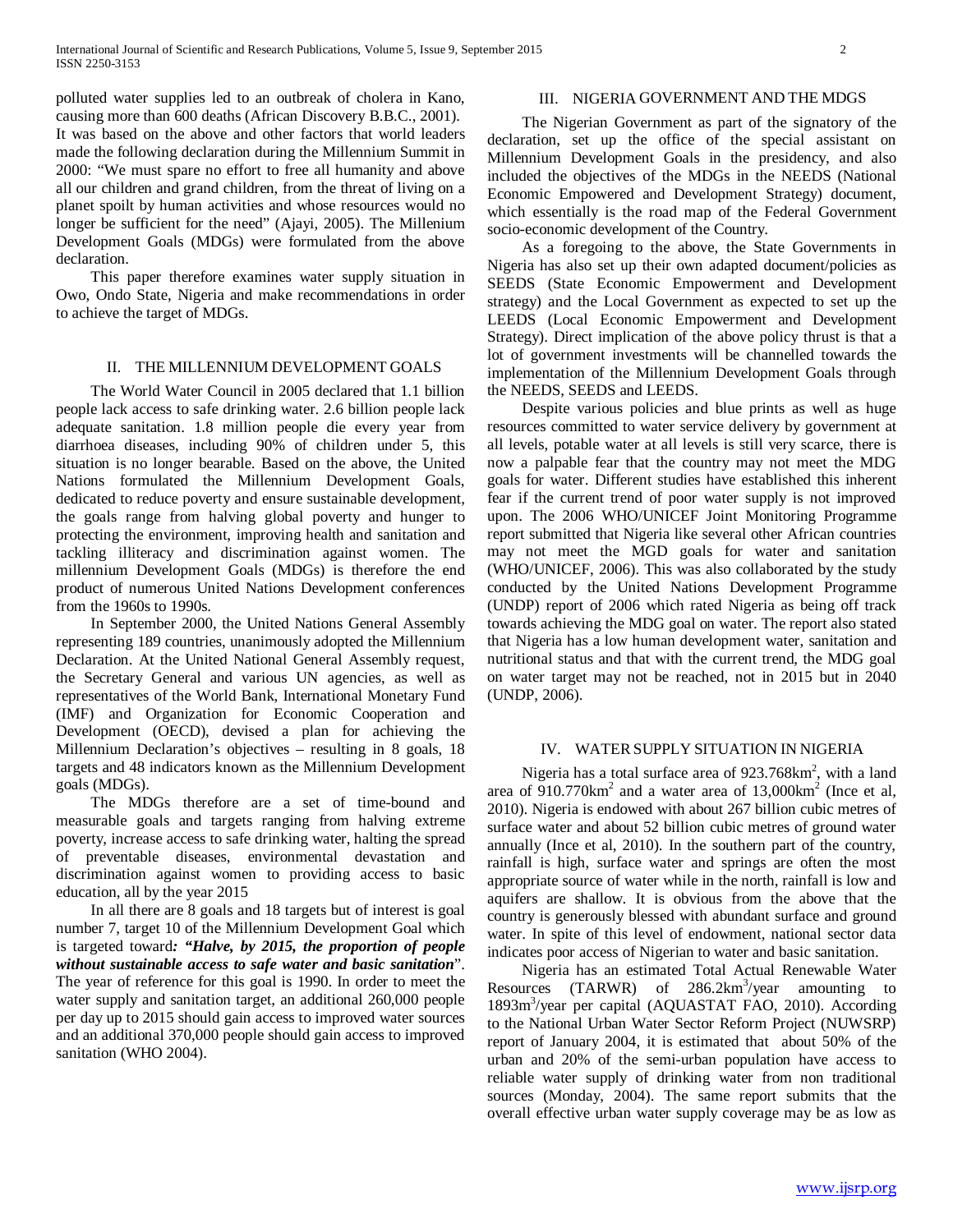30% of the population due to poor maintenance and unreliability of supplies, with rural coverage being estimated at 35%.

 The rapid population growth of urban centres in Nigeria has brought about disproportionate increases in urban water demand. Due to the present economic recession in the country, government agencies responsible for water supply are not able to meet this increased demand for water in most urban areas. This shortfall in water supplied by these agencies results in pipe borne water shortages. It is a common fact that water is the resources that define the limits of sustainable development and it has no substitute.

 The Water Supply sector in Nigeria has come under increasing focus since independence, but particularly during the last 20 years when the country participated in the global efforts and initiatives aimed at addressing the problem of low access to

safe water. Many entities are involved in water supply, including: Federal Ministry of Water Resources, State Water Agencies, River Basins Development Agencies, Local Governments, and external support agencies including UNICEF, UNDP, World Bank, DFID, Global 2000, WaterAid, Concern Universal, and ZONTA International. These institutions employ their own implementation strategies and involve individual communities and LGAs to varying degrees. Because of the inadequacy of the approach to maintenance adopted by these, about half of the pumps in the country are out of service at any one time.

 The water situation for six cities in the country is shown on Table 1. From the Table it is obvious that despite the abundance of both underground and surface water in Nigeria, access to safe water is highly limited to urban dwellers.

| Table 1: Main Sources of Drinking Water in selected cities in Nigeria: 2009 |  |
|-----------------------------------------------------------------------------|--|
|                                                                             |  |

| <b>Urban</b>  | Main sM<br>Main<br>of Water<br><b>Sources</b> |      |               |                      |                            |                 | <b>Total</b>  |       |
|---------------|-----------------------------------------------|------|---------------|----------------------|----------------------------|-----------------|---------------|-------|
| <b>Centre</b> | <b>Borehole</b>                               | Well | <b>Stream</b> | <b>Public</b><br>tap | In-house tap<br>connection | Water<br>vendor | <b>Others</b> |       |
| Onitsha       | 87.8                                          | 5.6  | 0.0           | 0.5                  | 1.0                        | 5.1             | 0.0           | 100.0 |
| Maiduguri     | 23.6                                          | 4.0  | 0.5           | 20.6                 | 12.1                       | 39.2            | 0.0           | 100.0 |
| Katsina       | 10.1                                          | 26.5 | 4.8           | 30.2                 | 7.9                        | 20.6            | 0.0           | 100.0 |
| Lokoja        | 26.8                                          | 30.6 | 6.0           | 1.6                  | 8.2                        | 25.7            | 1.1           | 100.0 |
| Lagos         | 26.1                                          | 22.6 | 0.5           | 8.0                  | 6.0                        | 36.7            | 0.0           | 100.0 |
| Port          | 44.0                                          | 0.5  | 2.0           | 13.5                 | 40.0                       | 0.0             | 0.0           | 100.0 |
| Harcourt      |                                               |      |               |                      |                            |                 |               |       |
| All cities    | 36.6                                          | 14.7 | 2.2           | 12.4                 | 12.7                       | 21.2            | 0.2           | 100.0 |

Sources: NISER, 2010

 This is no doubt a great resource which should be harnessed to produce maximum benefit to the nation. In an attempt to maximize this potential, a number of agencies have been put in place for the management of water resources and provision of water services infrastructure in the country. At the Federal level, there is the Federal Ministry of Water Resources (FMWR) with mandate for development of overall policy and regulatory mechanism for water development and utilization. In the country, water supply is a state responsibility. Towards this end, state governments have created State Water Agencies (SWAs) – Water Boards and water Corporations – They have the responsibility of providing urban, semi-urban and in some cases, rural water supply; they develop and manage water supply facilities within respective states in accordance with established financial objectives. Each SWA is responsible to the State Government generally through the State Ministry of Water Resources (SMWR). The Nigerian Water Policy indicates that water should be regarded as an economic good as well as social services and encourages the autonomy of SWAs.

 Paradoxically, irrespective of the abundant natural water resources, proliferation of water works in the country coupled with a robust policy that spells out strategies and attainable targets, the water situation in Nigeria could be best described as precarious. Over the years, improvement in domestic water supply has not been impressive. For instance, in 1990, 47% of Nigerians have access to improved water. This percentage improved slightly to 53% in 1990. Displaying similar growth

rate, only 58% access was recorded in 2008 (WHO/UNICEF JMP, 2010). In rural areas, where the majority of Nigerians live, only 58% had access in 2008 (WHO/UNICEF JMP, 2010). In literature, piped water is often equated to safe water since improved sources could still contain some harmful substances (Sullivan *et al*, 2003). Therefore, access to piped water is regarded as a measure of access to safe water. It is pathetic to observe that access to piped water among Nigerians has decreased extensively from 14% in 1990 to 6% in 2008 (WHO/UNICEF JMP, 2010)

# V. MATERIALS AND METHODOLOGY

# *5.1 Study Area*

 Owo, the headquarters of Owo Local Government area is situated 38 kilometres east of Akure, the capital city of Ondo State, 400 kilometres North East of Lagos, the commercial nerve centre of Nigeria and 480 kilometres South East of Abuja the Federal Capital Territory. Owo lies on latitude  $7^{\circ}15'$  north of the Equator and longitude  $5^{\circ}35'$  east of the Greenwich Meridian. It is about 150 metres above mean sea level. The core area covers an area of about 1,341 hectares (Adebiyi, 1996) with six main traditional quarters bounded by defense moat. The town has however grown far beyond the traditional moat and has incorporated many major landmarks in the process of its spatial expansion.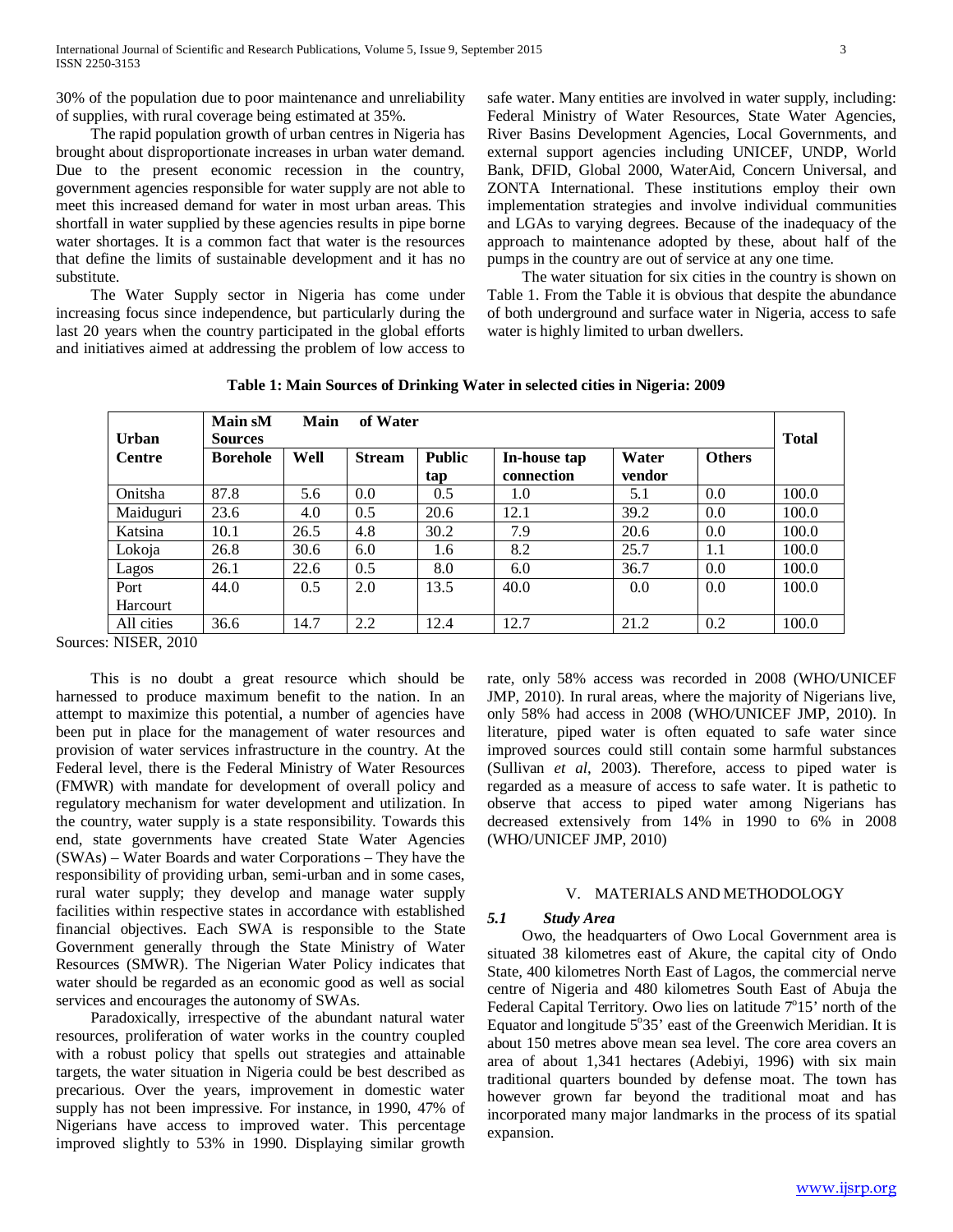The town falls within the sub equatorial region cterized by a monsoon climate. The temperature is characterized by a monsoon climate. relatively high throughout the year with an average daily temperature of about  $27^{\circ}$ C, with marked seasonal changes in rainfall and relative humidity. Owo (situated in the south western part of Nigeria), like other tropical areas of Nigeria enjoys abundant rainfall of over 1,500 millimetres yearly (Aribigbola and Omosulu, 2002). Available records show that Owo had a population of 30,662 during the 1952/53 census year. The 1963 population census recorded population of 80,413 for the city. By the year 1991, the population of the town rose to 155,006 and her population was estimated to be 176, 955 in 1996 and in 2003, the population also rose to 203,381. The 2006 population census however put the population of the ancient town at 218,886 and using a growth rate of 2.5% the present population (2013) is estimated at 260,187.

# *5.2 Data Sources*

 The basic data set utilized for this paper was collected using a structured questionnaire administered on selected residents (household heads) of Owo to obtain information on their socio-economic status, sources of water supply, distance travelled in sourcing water, water treatment methods as well as the problem associated with getting water for their daily needs. Systematic random sampling technique was used to select buildings and residents at interval of every tenth building in the six main traditional quarters which the town was stratified. A total of 300 questionnaires were administered. Moreover, officials of water supply agency responsible for water administration and management in the study area were interviewed. Other relevant materials and data were sourced from published sources such as textbooks, journal articles, newspaper and internet among others.

# VI. EXISTING SITUATION OF WATER SUPPLY AND SANITATION IN OWO

 There is no city in Nigeria even in the world that can boast of efficient and effective water supply system. The various water supply schemes in Nigeria are not consistent and sometimes when it is available it is often not in sufficient quantity which leaves the majority of the people having to look for other supplementary and substandard sources of water. The above situation defines the state of water supply and sanitation in Owo. Public water supply for Owo is supplied by the Ondo State Water Corporation through the Ose water scheme which was designed to supply about  $2,000m^2$  of water/day to the town on a daily basis. An analysis of water situation in 1984 in Owo carried out by DHV consult shows that out of an estimated 1100ha of the built up area, only 500ha was laid with water mains (DHV, 1986). This shows that less than 50% of the built environment residents enjoy safe water supply (Aribigbola and Omosulu, 2002).

 Field investigation revealed that out of the 300 respondents sampled, only 27, representing 9% of the entire population derive and enjoy their water supply from the public pipe borne water. This show a sharp decline from the situation in 1984, when the Ose water scheme had the capacity of serving 26,000 people (DHV, 1986), the situation has deteriorated further. The main reason behind this is the fact that the Ose water scheme that supply water to Owo town which was expected to pump about 130,000 gallons of water to Owo urban per day is operating below capacity, the quantity of water supplied to the town on a daily basis is grossly inadequate, this oftentimes constitute a serious burden on the part of every household who has to travel long distances from their various houses in search of safe drinking water for their domestic needs. The reasons behind this include shortage of manpower, lack of capital/finance, erratic power supply, people's attitude towards public utilities and obsolete/lack of maintenance of their equipments.

 Table 2 reveals other sources of water supply in Owo to include stream/river which accounted for 6.7% of the populace, borehole accounted for 25.7%, well 56.3% and others which include those that depend on rain water and those that buy water from water vendors accounted for 2.3% of the sampled population. The implication of the above analysis is that majority of the population depend solely on unhygienic/untreated source of water. Some of the respondents interviewed attested to this that they get water for their daily use from pond, stream and rivers, which are unclean, so many of them especially children contact diarrhea and cholera. In view of the inadequate pipe borne water supply situation in the study area, majority of the respondents travel more than one kilometre in search of water for their daily need especially during the dry season.

# **Table 2: Sources of Water Supply in Owo Urban**

| Source of<br>Water             | <b>Frequency</b> | <b>Percentage</b><br>$\mathcal{O}_0$ | <b>Cumulative</b><br>Percentage |
|--------------------------------|------------------|--------------------------------------|---------------------------------|
| Pipe Borne                     | 27               | 9.0                                  | 9.0                             |
| Stream/River                   | 20               | 6.7                                  | 15.7                            |
| <b>Borehole</b>                | 77               | 25.7                                 | 41.4                            |
| Well                           | 169              | 56.3                                 | 97.7                            |
| Others                         |                  | 2.3                                  | 100.0                           |
| <b>Total</b><br>$\sim$<br>---- | 300<br>- -       | 100<br>$\sim$ $\sim$ $\sim$          |                                 |

Source: Field Survey, July, 2008

 From Table 3, it is evident that majority of the population travelled more than 1 kilometre in sourcing water for their daily needs. 69.3% of the sampled population travelled more than 1 kilometre, 18.7% travelled less than 1 kilometre, while the remaining 11.7% of the population were of the opinion that they have their water source within their compound. Majority of the residents of the study area do carry drums, kegs and jerry cans to places like the Federal Medical Centre, Rufus Giwa Polytechnic, the Ose Water Scheme and other locations within the town where there are boreholes in search of potable water. The implication of the above analysis is that the water might have been contaminated in the course of travelling mostly along the road because most of the water containers are not covered, and on getting home neither will the water be treated before consumption, thereby, exposing themselves to water borne diseases such as cholera and diarrhea.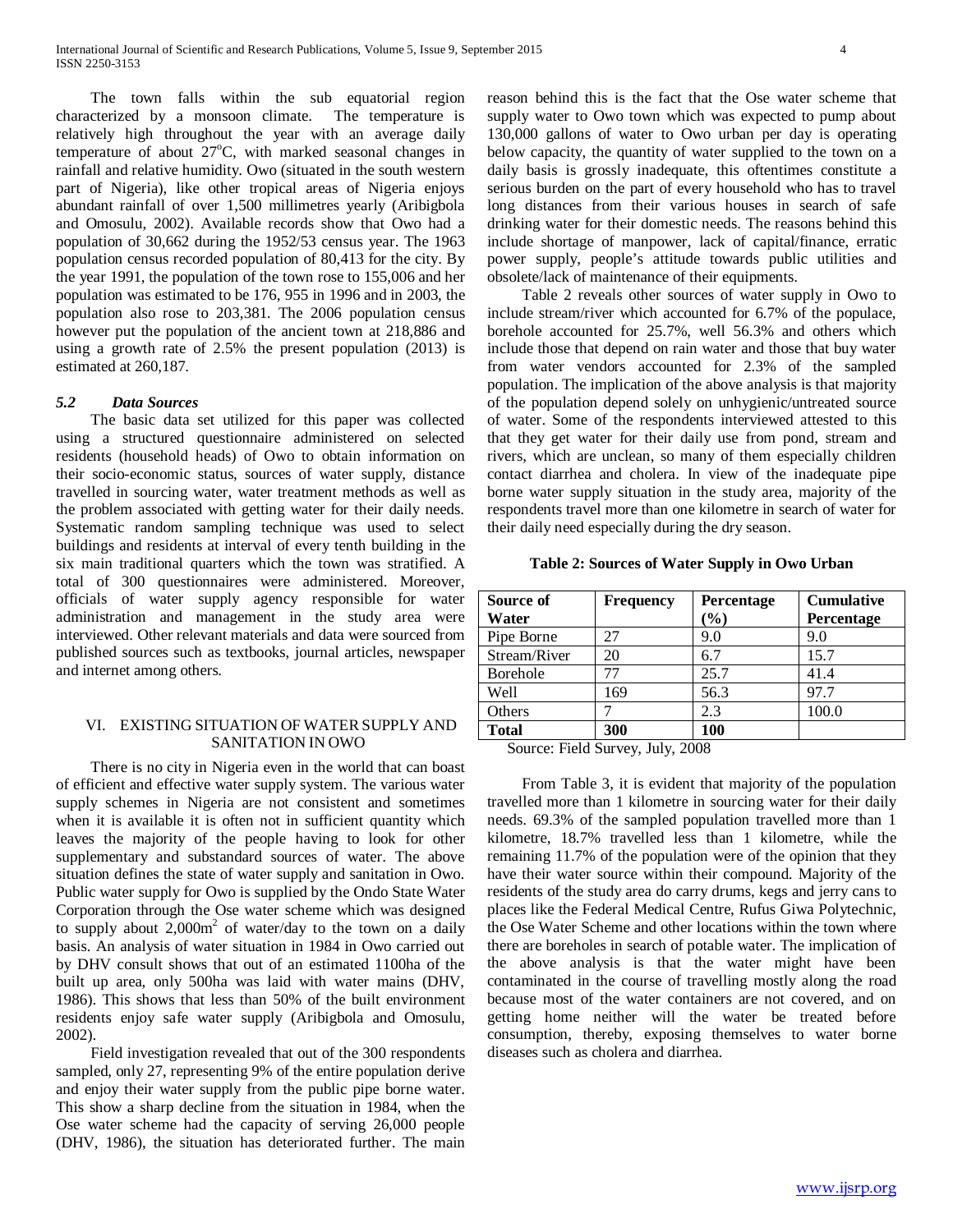| <b>Distance</b> | of<br>N <sub>0</sub><br><b>Household</b> | <b>Percentage</b><br>$\mathcal{O}_0$ | <b>Cumulative</b><br>Percentage |
|-----------------|------------------------------------------|--------------------------------------|---------------------------------|
| than<br>Less    | 56                                       | 18.7                                 | 18.7                            |
| Km.             |                                          |                                      |                                 |
| 1-2 Kilometre   | 109                                      | 36.3                                 | 55.0                            |
| 3-4 Kilometre   | 76                                       | 25.3                                 | 80.3                            |
| 4-5 Kilometre   | 24                                       | 8.0                                  | 88.3                            |
| Others          | 35                                       | 11.7                                 | 100.0                           |
| <b>Total</b>    | 300                                      | 100.0                                |                                 |

**Table 3: Distance covered in sourcing Water**

Source: Field Survey, July, 2008

 A large percentage of the population (70.3%) of the respondents used their water raw without any treatment. This might account for the incidences of water related disease such as diarrhea in the area. Few respondents (14.7%) used water guard (water treatment) or alum (11.7%), while 3.3% of the respondents boiled their water before drinking as presented in table 4.

**Table 4: Water Treatment Methods.**

| <b>Methods</b> | of<br>N <sub>0</sub> | Percentage | <b>Cumulative</b> |
|----------------|----------------------|------------|-------------------|
|                | <b>Household</b>     | $\%$       | Percentage        |
| No Treatment   | 211                  | 70.3       | 70.3              |
| Addition of    | 35                   | 11.7       | 82.0              |
| alum           |                      |            |                   |
| Addition of    | 44                   | 14.7       | 96.7              |
| Water guard    |                      |            |                   |
| <b>Boiling</b> | 10                   | 3.3        | 100.0             |
| <b>Total</b>   | 300                  | 100        |                   |

Source: Field Survey, July, 2008

# **6.1** *Problems of Water Supply and Sanitation in Owo*

 In the course of the study, a number of problems were identified. They include: Lack of attention to maintenance and sustainability, it is a common thing to come across damaged water pipes in the areas where we have them within Owo urban with water flowing continuously for days unattended to. This constitutes waste of resources which economically translate to waste of public funds. Erosion has also exposed many pipes to the risk of being damaged by men, vehicles and construction activities. Other related problems include inadequate supply and irregular supply which made consumers to supplement their water consumption with other sources of water such as well, boreholes and stream water, the dependence of the populace on these poor water sources comes with diverse consequences; inadequate coverage of pipe borne water distribution network, poor quality and increased time cost in the process of getting water for their daily needs. Some of the people go as far as buying water from jerry cans, whose original source they are not sure of. This unhealthy source of water accounts for the causes of severe cases of sickness and diseases such as typhoid, cholera and the rest, which kill thousands of people on a daily basis.

 Inadequate funding on the part of the government is another problem facing water supply in Owo. Both the local and state government has not done enough for the people of the study area as regards water supply of piped water to Owo. DHV (1986) recognized that investment in capital projects is being financed though capital grants from Ondo State Government. The size of these grants has been progressively reduced over the last few years, from 8.4 million in 1979 to 2million in 1984 (DHV, 1986).

 It takes a strong will for government to embark on, and sustain projects that affect the welfare of the people. It is unfortunate to note that the State Government has not really funded the Ose Water scheme for it to maintain its equipments and equally get the materials needed for the treatment, production and distribution of water in other to meet the water demand of the people of the study area. Other findings include the shortage of manpower, people's attitude towards public property, low revenue collection from consumers, as well as the increase in population/area of the study area.

# VII. RECOMMENDATIONS

 In order to meet the Goal 7 Target 10 of the millennium Development Goal before the target year, 2015, the following policy recommendations should be adhere to. Since safe drinking water and basic sanitation is of crucial importance to the preservation of human health, especially among children, there is the need for proper funding of the Ose water works. The Ondo State Water Corporation should endeavour to repair or replace obsolete and outdated pumps at Ose water works, repair/change damaged pipes and laying of new water pipelines to the entire length and breadth of Owo township to ensure availability of safe drinking water in every part of the city so as to reduce the distance travelled in getting safe drinking water, and the resuscitation of the reservoir at Rowntree in order to store water for distribution to Owo urban.

 In the alternative, while construction of new dams and rehabilitation of old one may be so huge investments, boreholes and wells may be constructed and equipped with submersible pumping machines. Water from the boreholes and wells could be pumped to overhead tanks which will be connected to pipeline networks that will distribute water to points of consumptionshomes, schools, hospitals, industries, farms, recreation centres, hotels etc. it is essential that planning take into cognizance the fast growing population and the extent of the built-up areas, and of course, the consequent expansion of such schemes.

 There should be great involvement of private sector in water supply and distribution through innovative approaches like public-private partnership (PPP). The involvement of private ownership and franchise in water provision will improve efficiency and reduces government financial risks.

 Moreover, there is an urgent need for the Government of the day to embark on awareness campaign, organization of workshops, use of the print media as well as radio and television jingles to sensitize the people on the need to boil their water before drinking and treat by adding alum to remove the sediments. Equally to ensure sustainability of water by ensuring proper payment of revenue as well as maintaining and reporting damage water pipes promptly and also to ensure genuine public participation in water supply planning and effective sanitary environment.

 Since municipal water supply facilities are built and designed to serve a targeted population, there is the need to